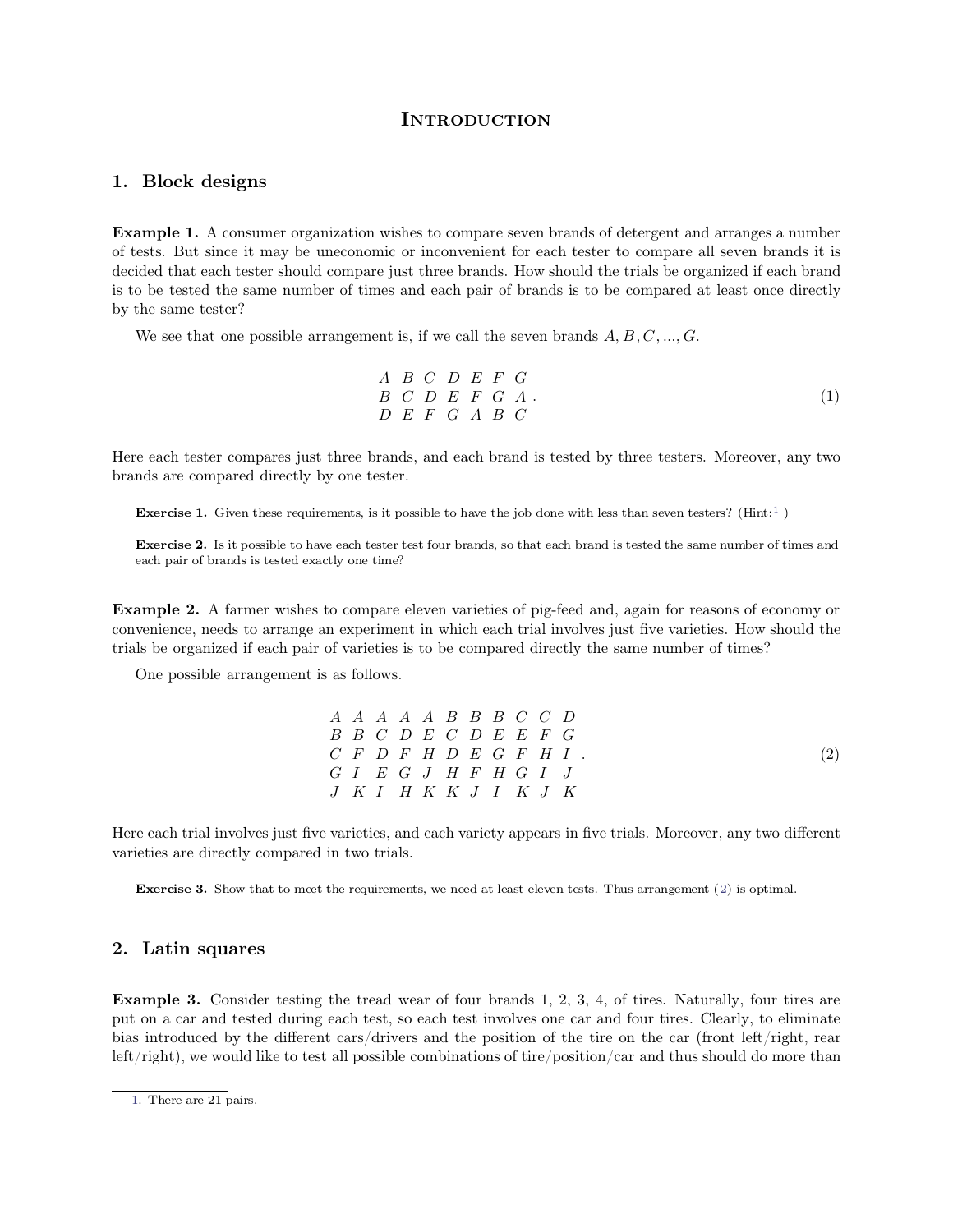one tests. It turns out to be possible to achieve this with four cars.

|                                                           |  | ossible to achieve this with four cars.                 |    |
|-----------------------------------------------------------|--|---------------------------------------------------------|----|
|                                                           |  |                                                         |    |
|                                                           |  | $Car A \ \text{Car } B \ \text{Car } C \ \text{Car } D$ |    |
| Left front $1 \t 2$                                       |  | 3                                                       | 4  |
| $Right$ front 2 3 4                                       |  |                                                         | -1 |
| Left rear $\begin{array}{cccc} 3 & 4 & 1 & 2 \end{array}$ |  |                                                         |    |
| $Right$ reat 4 1                                          |  | $\overline{2}$                                          | 3  |

**Example 4.** Suppose that we wish to test four types of fertilizer on a field of wheat. A simple method for comparing them might be to divide the field into four parallel strips and test one type of fertilizer on each Example 4. Suppose that we wish to test four types of fertilizer on a field of wheat. A simple method for comparing them might be to divide the field into four parallel strips and test one type of fertilizer on each strip. Example 4. Suppose that we wish to test four types of fertilizer on a field of wheat. A simple method for comparing them might be to divide the field into four parallel strips and test one type of fertilizer on each strip. **Example 4.** Suppose that we wish to test four types of fertilizer on a field of wheat. A simple method for comparing them might be to divide the field into four parallel strips and test one type of fertilizer on each stri **Example 4.** Suppose that we wish to test four types of fertilizer on a field of wheat. A simple method for comparing them might be to divide the field into four parallel strips and test one type of fertilizer on each stri comparing them might be to divide the field into four parallel strips and test one type of fertilizer on each strip. But this could give inaccurate results if a row of trees gave shade along one side of the field or there with one fertilizer applied to each square of field, such that the squares with the same fertilizer located at

|         | ns. For example, |                                     |               |           |     |
|---------|------------------|-------------------------------------|---------------|-----------|-----|
|         |                  | Column 1 Column 2 Column 3 Column 4 |               |           |     |
| Row 1 1 |                  | 2                                   | 3             |           |     |
| Row 2 2 |                  | 3                                   | 4             | $\bullet$ | -41 |
| Row 3 3 |                  | 4                                   |               | 2         |     |
| Row 4 4 |                  |                                     | $\mathcal{D}$ | 3         |     |
|         |                  |                                     |               |           |     |
|         |                  |                                     |               |           |     |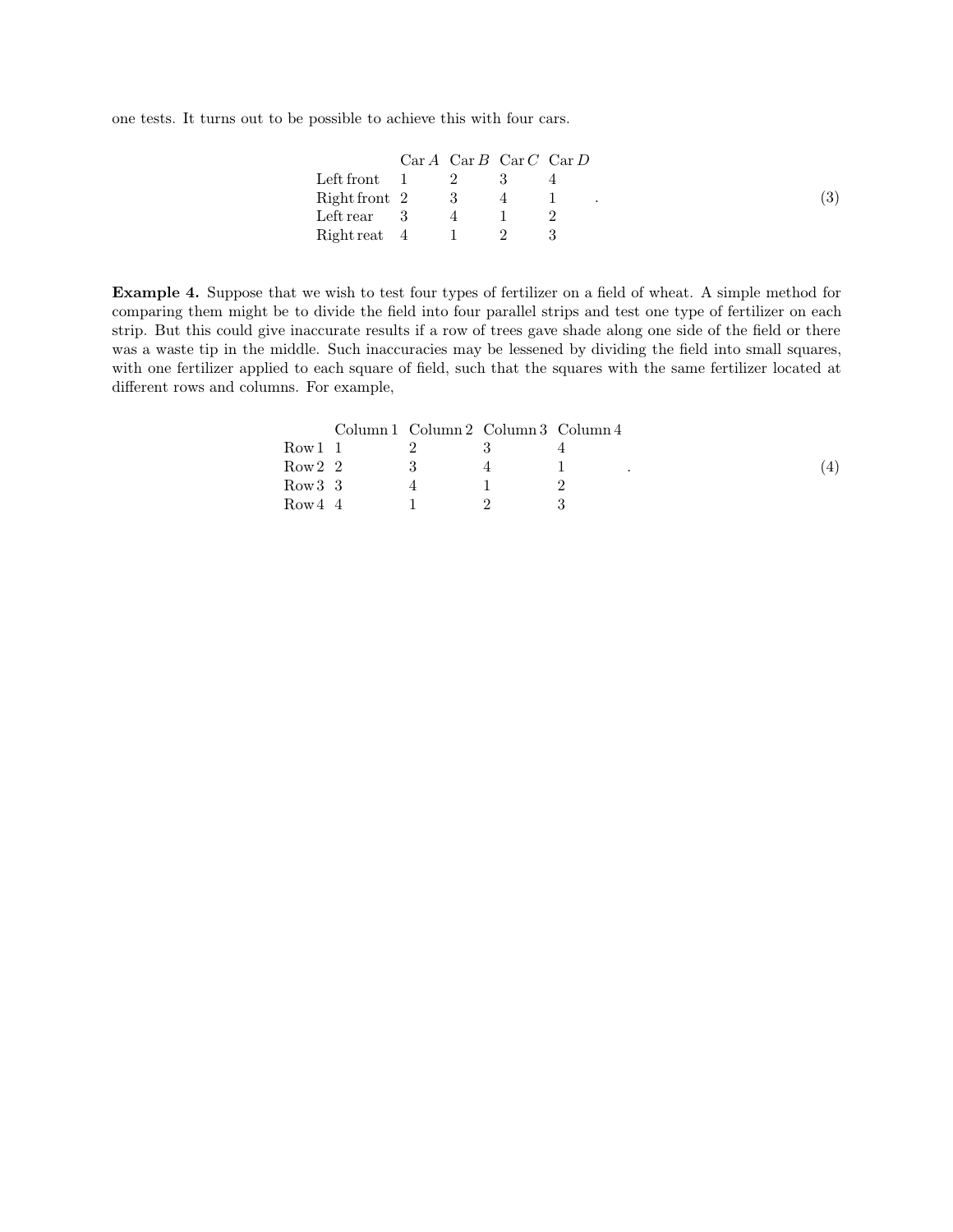THEORY OF BLOCK DESIGNS<br>
(a) A block design consists of a set of v varieties arrangently **THEORY OF BLOCK DESIGNS**<br>DEFINITION 5. (BLOCK DESIGN) *A block design consists of a set of v varieties arranged into b blocks, such*<br>that each block contains the same number k of varieties and each variety appears in **the CH CORY CONDESIGNS**<br>*that each block contains the same number k of varieties and each variety appears in the same number r of***<br>***blocks. Such a arrangement is called a* $(v, b, r, k)$ *design or* $(v, k)$ *design. block DESIGNS*<br>*blocks. (BLOCK DESIGN) A block design consists of a set of v varietie*<br>*that each block contains the same number k of varieties and each variety appel<br>blocks. Such a arrangement is called a*  $(v, b, r, k)$  *d* DEFINITION 5. (BLOCK DESIGN) A block design consists of a set of *v* varieties arranged into *b* blocks, such that each block contains the same number *k* of varieties and each variety appears in the same number *r* of bl that each block contains the same number  $k$  of varieties and each variety appears in the same number  $r$  of blocks. Such a arrangement is called a  $(v, b, r, k)$  design or  $(v, k)$  design.<br>**Remark 6.** For example, if we would

**Example 7.** In the following block design we have  $v = 9, b = 6, k = 3, r = 2$ :<br> **Example** 7. In the following block design we have  $v = 9, b = 6, k = 3, r = 2$ :<br> *A A B C D E*<br> *E E F D C F*.

each drug is tested 
$$
r
$$
 times, then we need a  $(v, b, r, k)$  design.

\n**Example 7.** In the following block design we have  $v = 9, b = 6, k = 3, r = 2$ :

\n

| $A$ | $A$ | $B$ | $C$ | $D$ | $E$ |
|-----|-----|-----|-----|-----|-----|
| $B$ | $E$ | $F$ | $D$ | $C$ | $F$ |

\nLEMMA 8. In every block design we have  $vr = bk$ .

\n**Proof.** Clearly  $bk$  and  $vr$  are both the total number of symbols in the array. Therefore they equal.

\n $\Box$ 

\n**DEFINITION 9** (But ANCFD BLOCK DESION) A block design is called "balanced" if any pair of two varieties.

<span id="page-2-0"></span>

LEMMA 8. *In every block design we have*  $vr = b k$ .<br> **Proof.** Clearly  $bk$  and  $vr$  are both the total number of symbols in the array. Therefore they equal.  $\Box$ <br>
DEFINITION 9. (BALANCED BLOCK DESIGN) *A block design is called* **Proof.**Clearly bk and vr are both the total number of symbols in the array. Therefore they equal.  $\Box$ <br>**Proof.** Clearly bk and vr are both the total number of symbols in the array. Therefore they equal.  $\Box$ <br>**DEFINITION Proof.** Clearly bk and vr are both the total number of symbols in the array. Therefore they equal.  $\Box$ <br>
DEFINITION 9. (BALANCED BLOCK DESIGN) A block design is called "balanced" if any pair of two varieties<br>
appear in t DEFINITION9. (BALANCED BLOCK DESIGN) A block deappear in the same number of blocks. This number is ust  $k, \lambda$ )-design or (thanks to Lemma 8)  $(v, k, \lambda)$ -design.<br>**Example 10.** [\(1\)](#page-0-2), [\(2\)](#page-0-0) are balanced, but [\(5\)](#page-2-1) is not.

<span id="page-2-2"></span>

appear in the same number of blocks. This number is usually denoted  $\lambda$ . We dencently,  $k, \lambda$ )-design or (thanks to Lemma 8)  $(v, k, \lambda)$ -design.<br> **Example 10.** (1), (2) are balanced, but (5) is not.<br> **LEMMA 11.** In every b  $v \rightarrow \text{naire}$ 2 pairs of varieties. Each pair is tested  $\lambda$  times. Therefore the **Example 10.** (1), (2) are balanced, but<br>LEMMA 11. In every balanced block desi<br>**Proof.** As there are v varieties, there as<br>total number of tests for pairs is **Proof.** As there are *v* varieties, there are  $\binom{v}{2}$  pairs of varieties. Each pair is tested  $\lambda$  times. Therefore the total number of tests for pairs is  $\lambda \binom{v}{2} = \frac{\lambda v (v-1)}{2}$ . (6)<br>On the other hand, each block

<span id="page-2-1"></span>*gn we have* 
$$
r(k-1) = \lambda (v-1)
$$
.  
\n*re*  $\binom{v}{2}$  pairs of varieties. Each pair is tested  $\lambda$  times. Therefore the  $\lambda \binom{v}{2} = \frac{\lambda v (v-1)}{2}$ . (6)

 $\binom{k}{2}$  tests of total number of tests for pairs is<br>  $\lambda \begin{pmatrix} 0 & 0 \\ 0 & 0 \end{pmatrix}$ <br>
On the other hand, each block has k varietic the total number of tests for pairs of Onthe other hand, each block has *k* varieties and the total number of tests for pairs of<br>  $b\left(\frac{k}{2}\right) = \frac{bk}{2}$ .<br>
By Lemma 8 we have  $bk = vr$  which leads to<br>  $\lambda v(v-1) = rv(k-1)$ .

$$
\lambda \binom{v}{2} = \frac{\lambda v (v - 1)}{2}.
$$
\n(6)

\niteties and thus each test involves  $\binom{k}{2}$  tests of pairs. Consequently

\n
$$
b \binom{k}{2} = \frac{bk (k - 1)}{2}.
$$
\n(7)

$$
b\binom{k}{2} = \frac{bk(k-1)}{2}.
$$
 (7)  
By Lemma 8 we have  $bk = vr$  which leads to  

$$
\frac{\lambda v(v-1)}{2} = \frac{rv(k-1)}{2} \Longrightarrow \lambda(v-1) = r(k-1).
$$
 (8)  
Thus ends the proof.

Thus ends the proof.<br>
Thus ends the proof.  $\Box$ <br>
PROPOSITION 12. (FISHER'S INEQUALITY) *A block design is called "incomplete" if*  $k < v$ . In a balanced incomplete block design (BIBD) we have  $v \leq b$ . **i**  $\frac{\lambda v(v-1)}{2} = \frac{v(v-1)}{2} \implies \lambda (v-1) = r(k-1).$  (8)<br> **PROPOSITION 12.** (FISHER'S INEQUALITY) *A* block design is called "incomplete" if  $k < v$ . In a balanced incomplete block design (BIBD) we have  $v \leq b$ .<br> **Proof.** Let *A* **PROPOSITION 12.** (FISHER'S INEQUALITY) A block design incomplete block design (BIBD) we have  $v \leq b$ .<br>**Proof.** Let A be the incidence matrix of the design, that  $a_{ij} = 1$  if and only if the *i*th symbol is in the *j*th b

OPOSITION 12. (FISI
omplete block design
of. Let A be the in  $= 1$  if and only if the
We claim that

trix of the design, that is 
$$
A
$$
 is a  $v \times b$  matrix of 0's and 1's such that  
\nis in the *j*th block.  
\n
$$
A A^T = \begin{pmatrix} r & \lambda & \lambda & \cdots & \lambda \\ \lambda & r & \lambda & \cdots & \lambda \\ \lambda & \lambda & r & \cdots & \lambda \\ \vdots & \vdots & \vdots & \ddots & \vdots \\ \lambda & \lambda & \lambda & \cdots & r \end{pmatrix}.
$$
\n(9)

**Exercise 4.** Prove this.